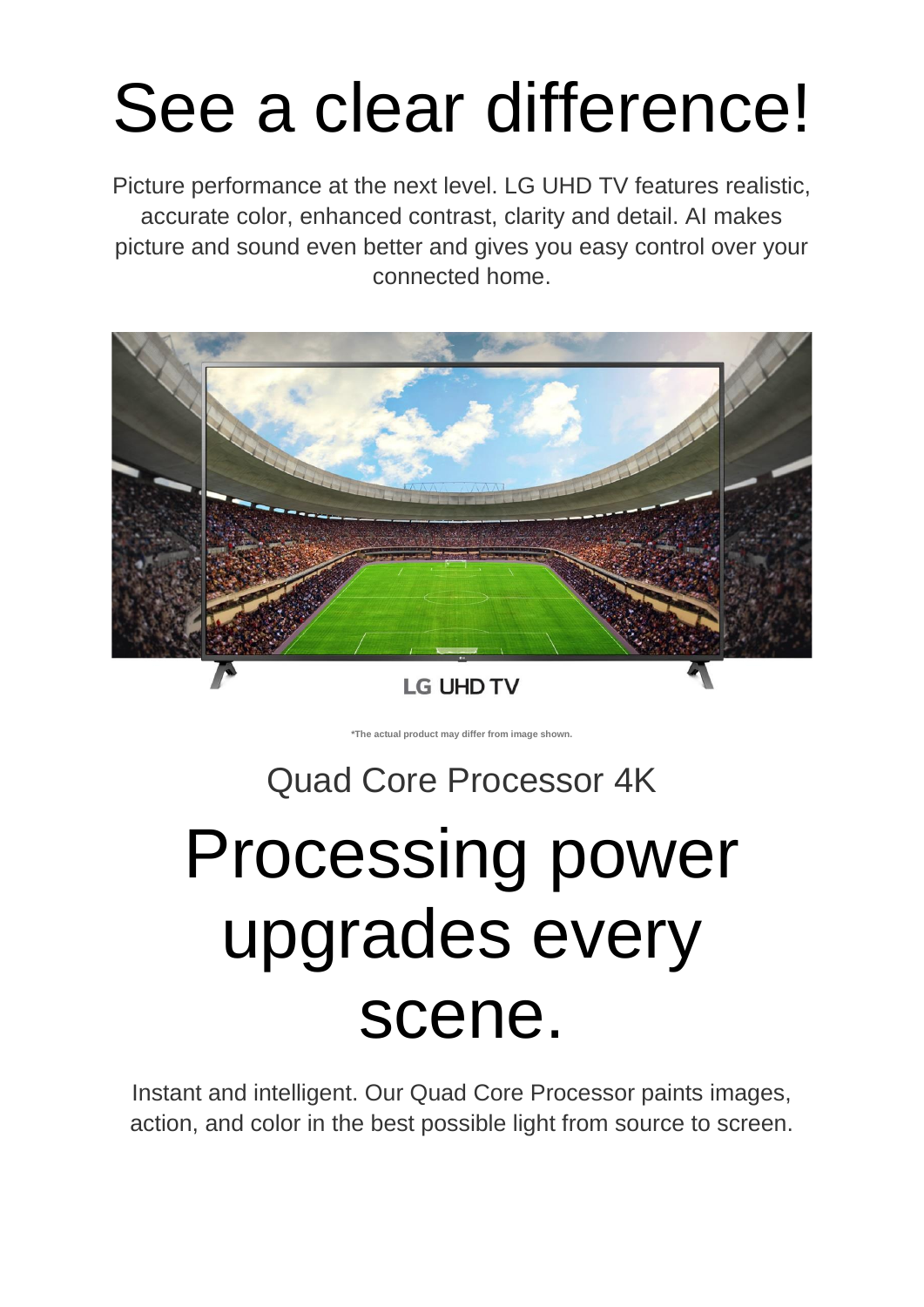

# True Cinema Experience

# Bring Theater home

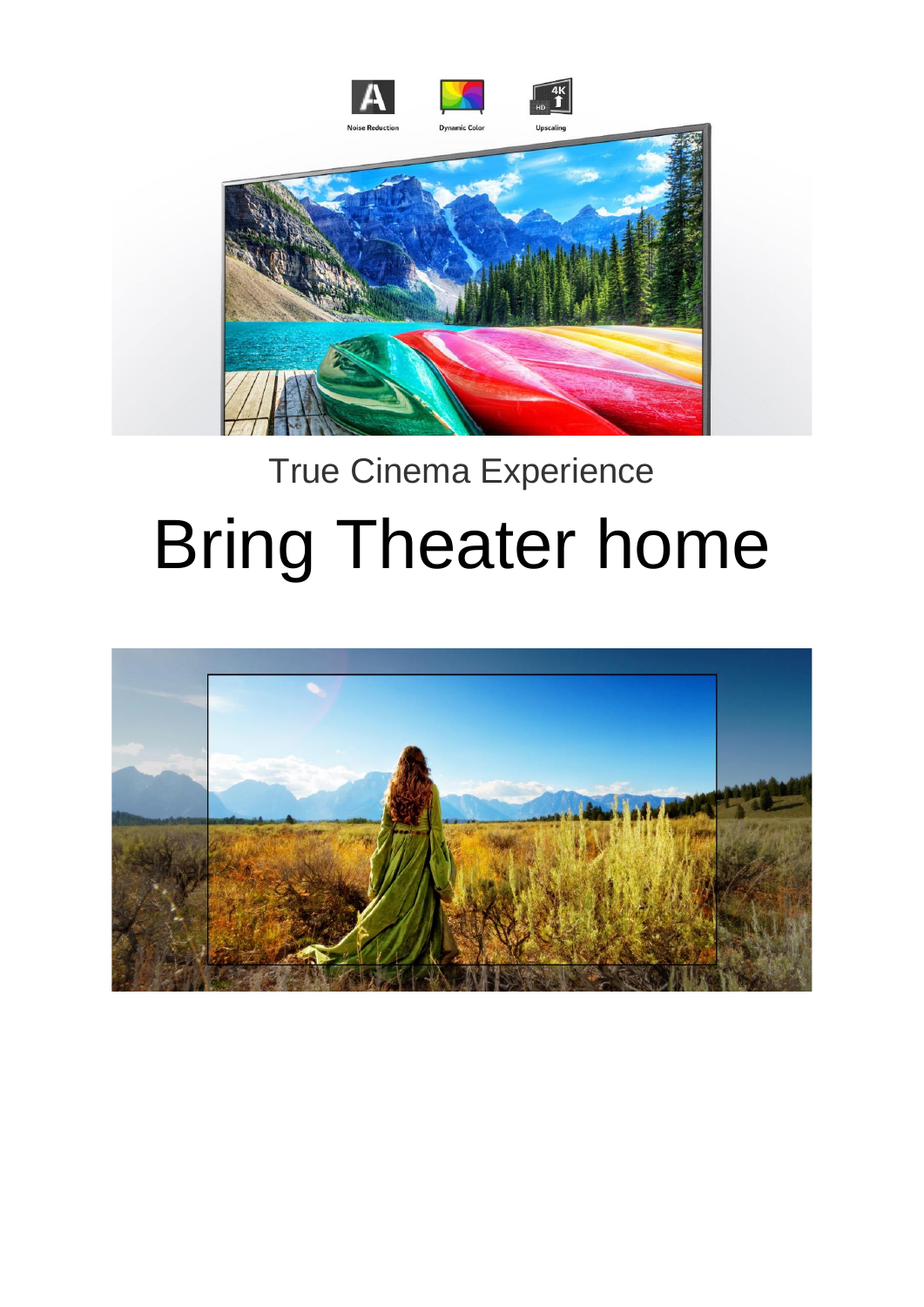# **SPECIFICATIONS**

# PICTURE(PANEL)

- •
- o Display Type
- o Real 4K Display
- o Display Resolution
- o 4K Ultra HD (3,840 x 2,160)
- •
- o Backlight Type
- o Direct

### PICTURE(PROCESSING)

- •
- o Picture Processor
- o Quad Core Processor 4K
- o Refresh Rate
- o TruMotion 120 (Native 60Hz)
- •
- o HDR (High Dynamic Range)
- o Active HDR (HDR10, HLG), HDR Dynamic Tone Mapping
- o Clarity
- o Double Step Noise Reduction, Sharpness Enhancer
- •
- o Color
- o Advanced Color Enhancer, True Color Accuracy
- o Resolution Upscaler
- o 4K Upscaler

#### GAMING

- •
- o ALLM (Auto Low Latency Mode)
- o Yes
- o HGiG
- o Yes (available after software update)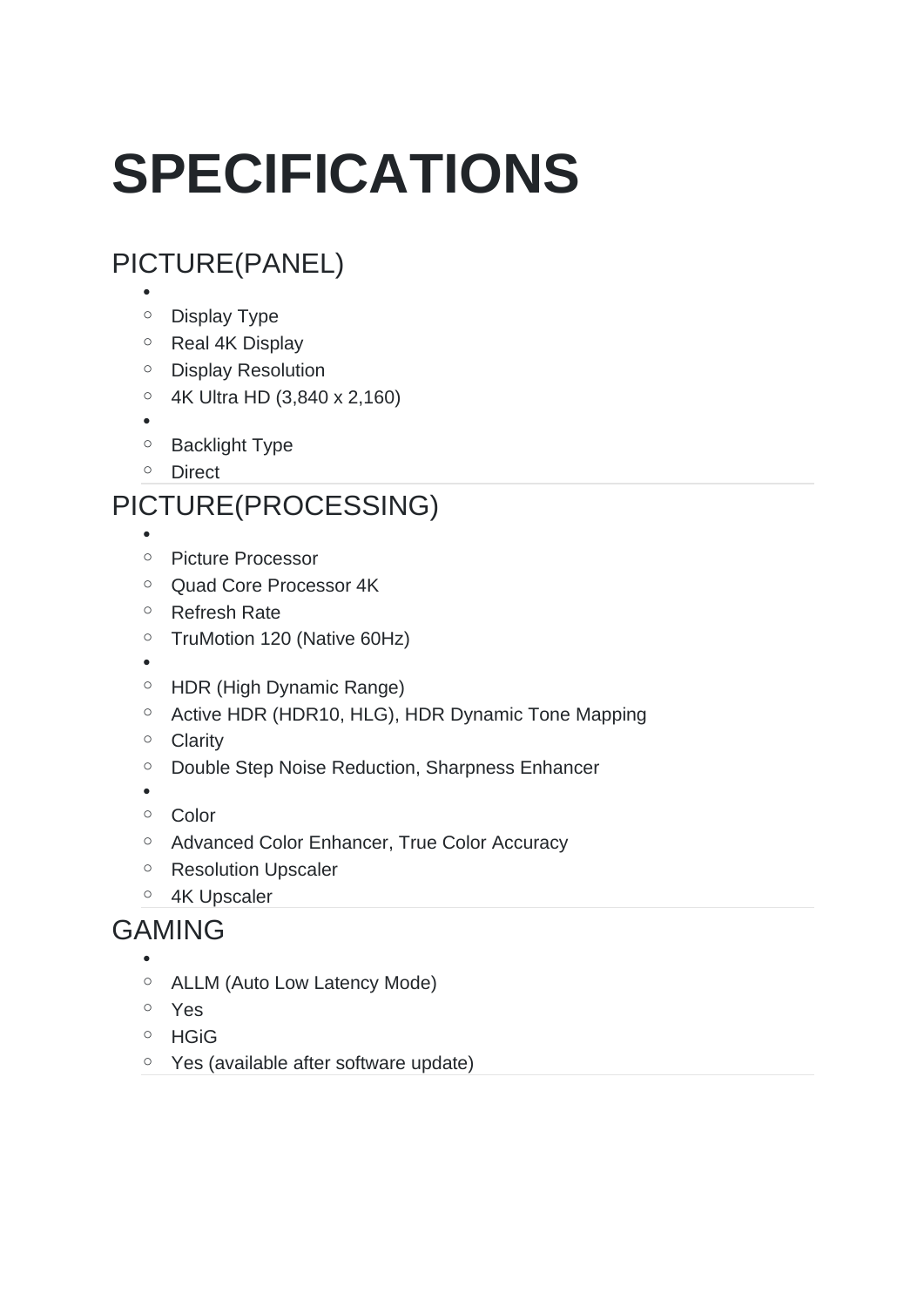## AI TV(ARTIFICIAL INTELLIGENCE)

- o LG ThinQ® AI
- o Yes
- o Google
- o Google Assistant Built-in "Works with" Google Assistant
- •

•

- o Alexa
- o Alexa Built-in "Works with" Alexa
- o Apple
- o Apple Airplay 2, Apple Homekit
- •
- o Intelligent Voice Recognition
- o Yes
- o Home Dashboard
- o Yes

#### SMART TV

- •
- o Operating System
- o webOS
- o Magic Remote Control
- o Yes (Point, Click, Scroll, Voice)
- •
- o Universal Remote Control
- o Yes (Auto Device Detection)
- o LG Channels
- o Yes
- •
- o LG Content Store (App Store)
- o Yes
- o Full Web Browser
- o Yes
- •
- o Sports Alert
- o Yes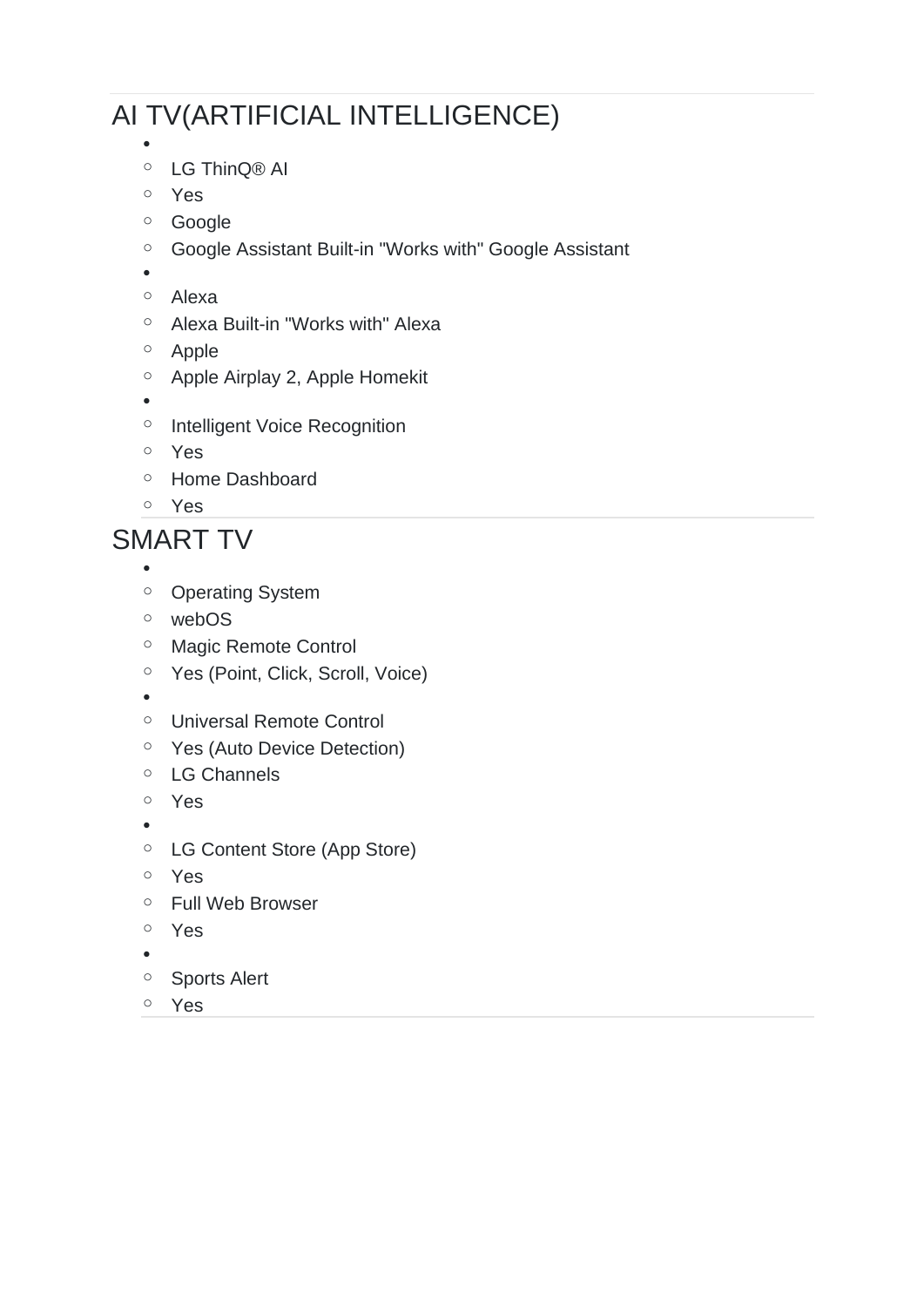## AUDIO

•

- o Speaker System
- o 2.0 Channel
- o Output Power
- o 20W
- •
- o Speaker Direction
- o Down Firing
- o AI Sound Pro / AI Sound
- o AI Sound
- •
- o Surround Mode
- o Ultra Surround
- o Audio Codec
- o AC4, AC3 (Dolby Digital), EAC3, HE-AAC, AAC, MP2, MP3, PCM, WMA, apt-X (refer to manual)
- •
- o Bluetooth Surround Ready
- o Yes
- o LG Sound Sync
- o Yes

### **CONNECTIVITY**

- •
- o Wi-Fi® Standard
- o Wi-Fi Certified 802.11ac
- o Bluetooth® Support
- o Version 5.0
- •
- o IP Control
- o Yes
- o HDMI-CEC (Simplink)
- o Yes
- •
- o TV Tuner
- o ATSC, Clear QAM
- o Smart Phone Connectivity
- o Yes
- •
- o HDMI Input (HDCP 2.2)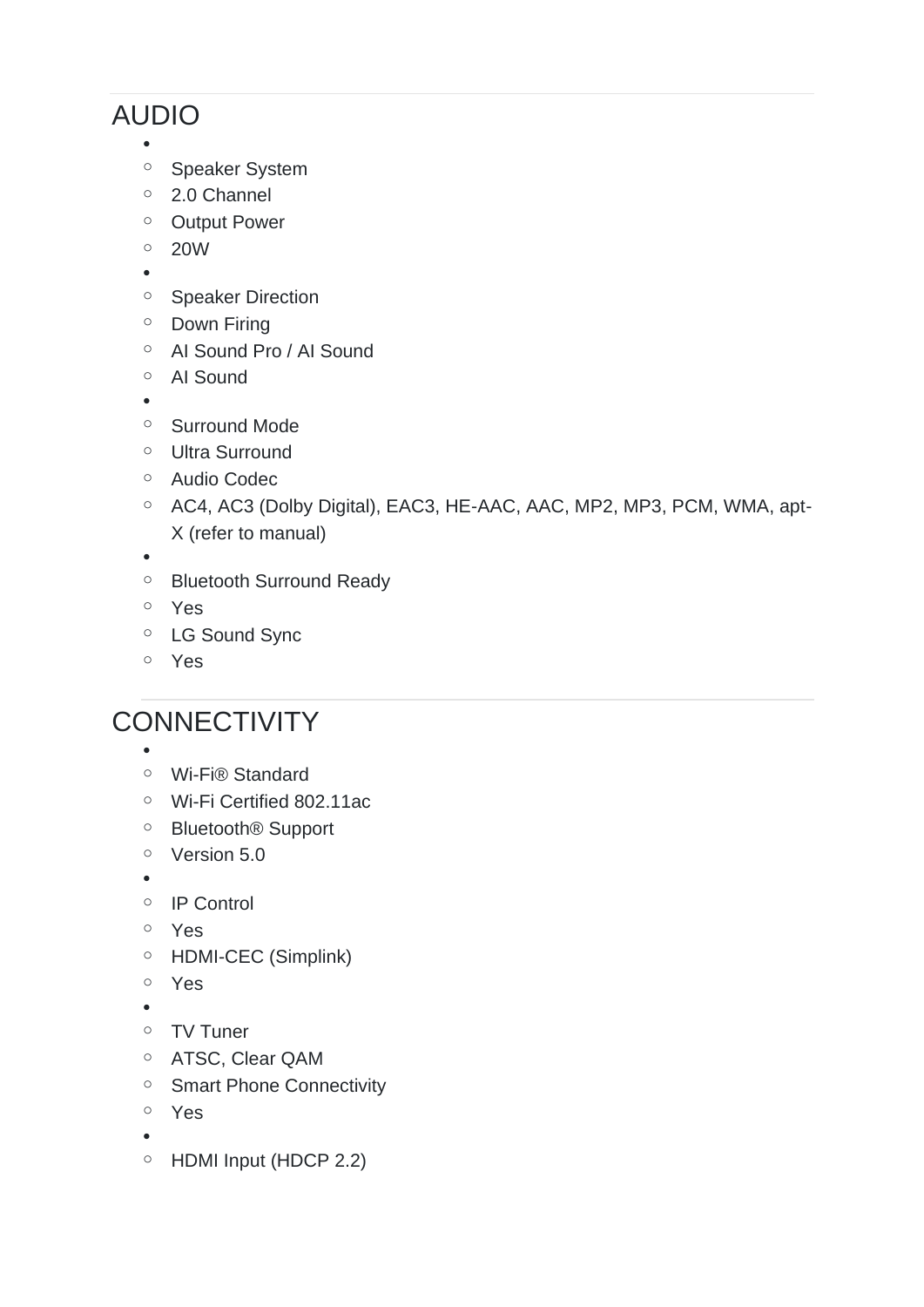- $\circ$  1 (rear)/2 (side)
- o HDMI Audio Return Channel (ARC)
- $\circ$  ARC (HDMI 2)

•

- $\circ$  USB Ports (v 2.0)
- $\circ$  1 (rear)/1 (side)
- o RF Connection Input (Antenna/Cable)
- $\circ$  1 (rear)
- •
- $\circ$  Composite Input (AV)
- $\circ$  1 (rear)
- o Ethernet Input
- $\circ$  1 (rear)
- •
- o Digital Audio Output (Optical)
- $\circ$  1 (rear)

#### POWER

•

- o Power Supply (Voltage, Hz)
- o AC 120V, 50/60Hz
- o Standby Power Consumption
- o Under 0.5W

#### DIMENSIONS/WEIGHTS/UPC

- o TV Dimensions with Stand (WxHxD)
- $\circ$  49" x 30.8" x 9.3"
- o TV Dimensions without Stand (WxHxD)
- $\degree$  49" x 28.6" x 3.4"
- •

•

- o Packaging Dimensions (WxHxD)
- $\degree$  55.9" x 32.9" x 7.5"
- o Stand Width
- $^{\circ}$  44.4"
- •
- o TV Weight with Stand
- $\circ$  31.7 lbs
- o TV Weight without Stand
- $\circ$  31.5 lbs
- •
- o Packaging Weight
- $0$  43.7 lbs
- $\circ$  VESA Mounting (W x H)